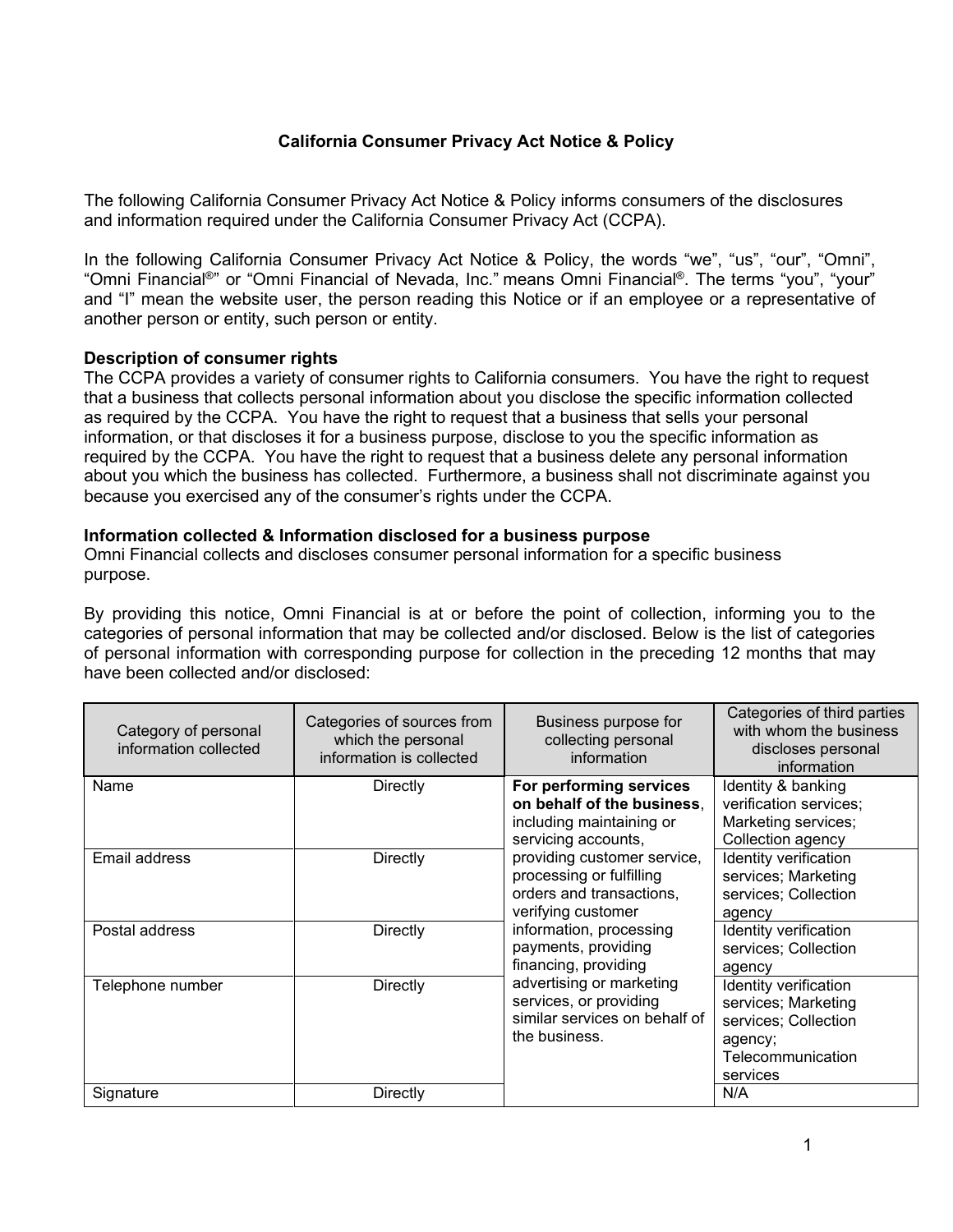| <b>Social Security Number</b>                        | Directly                               | Identity & banking<br>verification services;<br>Collection agency |
|------------------------------------------------------|----------------------------------------|-------------------------------------------------------------------|
| Bank account number                                  | Directly                               | Banking verification<br>services;                                 |
| Credit card number                                   | Directly                               | N/A                                                               |
| Debit card number                                    | Directly                               | N/A                                                               |
| Other financial information                          | Directly; Credit Reporting<br>Agencies | N/A                                                               |
| Customer number, unique<br>pseudonym or user alias   | Directly                               | N/A                                                               |
| <b>Employment history</b>                            | Directly                               | N/A                                                               |
| Professional or<br>employment-related<br>information | Directly                               | Collection agency                                                 |
| Age                                                  | Directly                               | Identity verification<br>services; Collection<br>agency           |
| Military or veteran status                           | Directly                               | N/A                                                               |
| Internet Protocol (IP)<br>address                    | <b>HTTP Request</b>                    | N/A                                                               |

# **Selling of information**

Omni Financial does not sell consumer information, including information of minors under the age of 16.

## **Designated methods for submitting requests**

In accordance with your CCPA rights, you may submit a request via one of the designated methods below. In order to associate your account information, you will need to provide your name, phone number and address, as well as indicating the specific request that you are making.

By sending:

A message through your secure Omni message center.

By writing:

Omni Financial of Nevada, Inc. ATTN: Compliance Department – CCPA Request PO Box 81844 Las Vegas, NV 89180

By calling:

1-877-OMNI-USA

By visiting and submitting a Contact Us "CCPA" form at: <https://www.omnimilitaryloans.com/ccpa-request/>